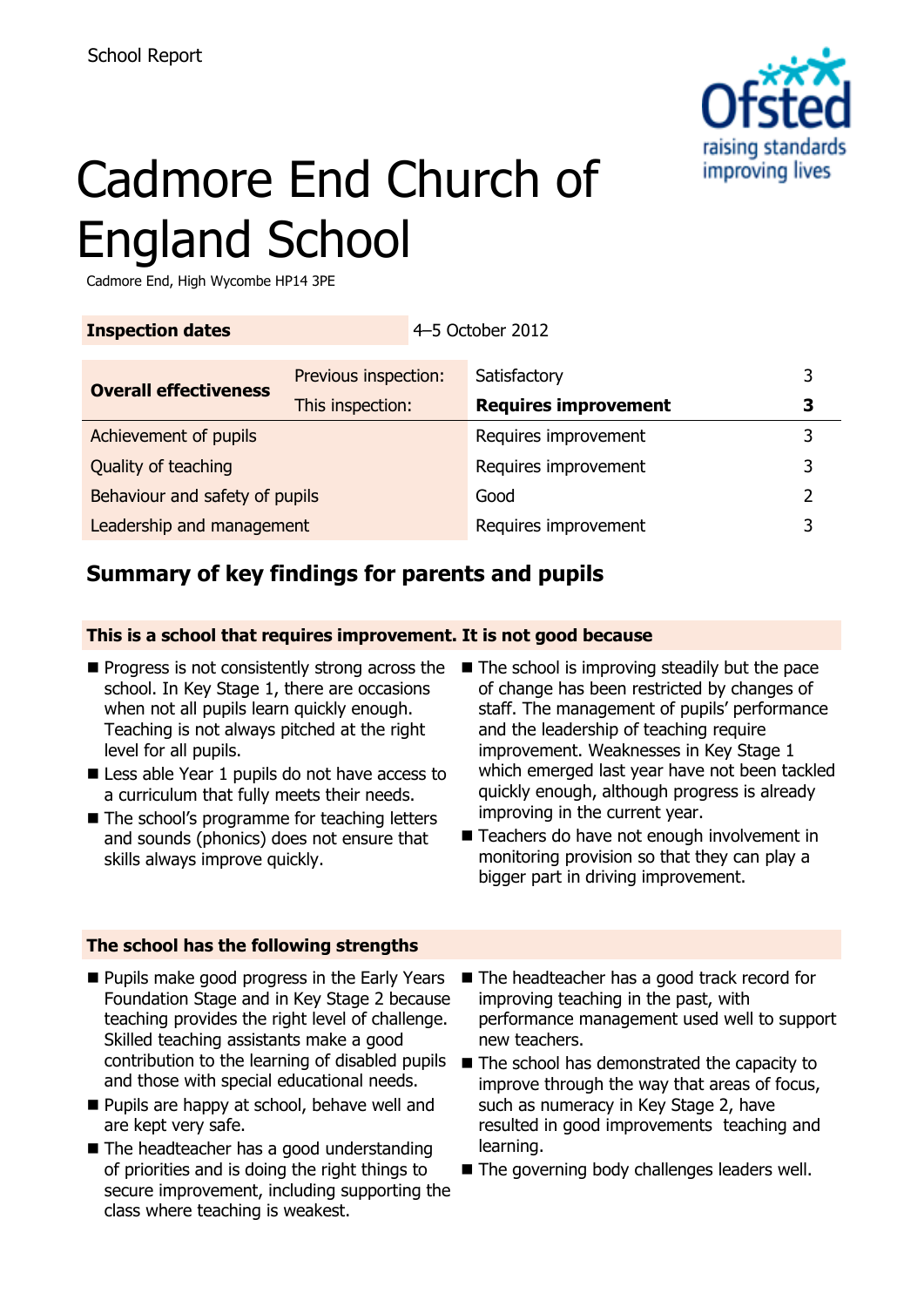# **Information about this inspection**

- The inspector observed 11 lessons, of which four were joint observations with the headteacher. He also made a number of short visits to lessons.
- Meetings were held with groups of pupils, with members of the governing body, with members of staff and with a representative from the local authority.
- The inspector took account of the 23 responses to the on-line questionnaire (Parent View) in planning the inspection. He also talked to parents and carers at the beginning and end of the school day.
- The inspector observed the school's work and looked at a number of documents, including the school's own assessment data, planning and monitoring documents, the school development plan, records relating to behaviour and attendance, and safeguarding documents.
- $\blacksquare$  The inspector analysed six questionnaires from staff.

# **Inspection team**

Mike Capper, Lead inspector **Additional Inspector**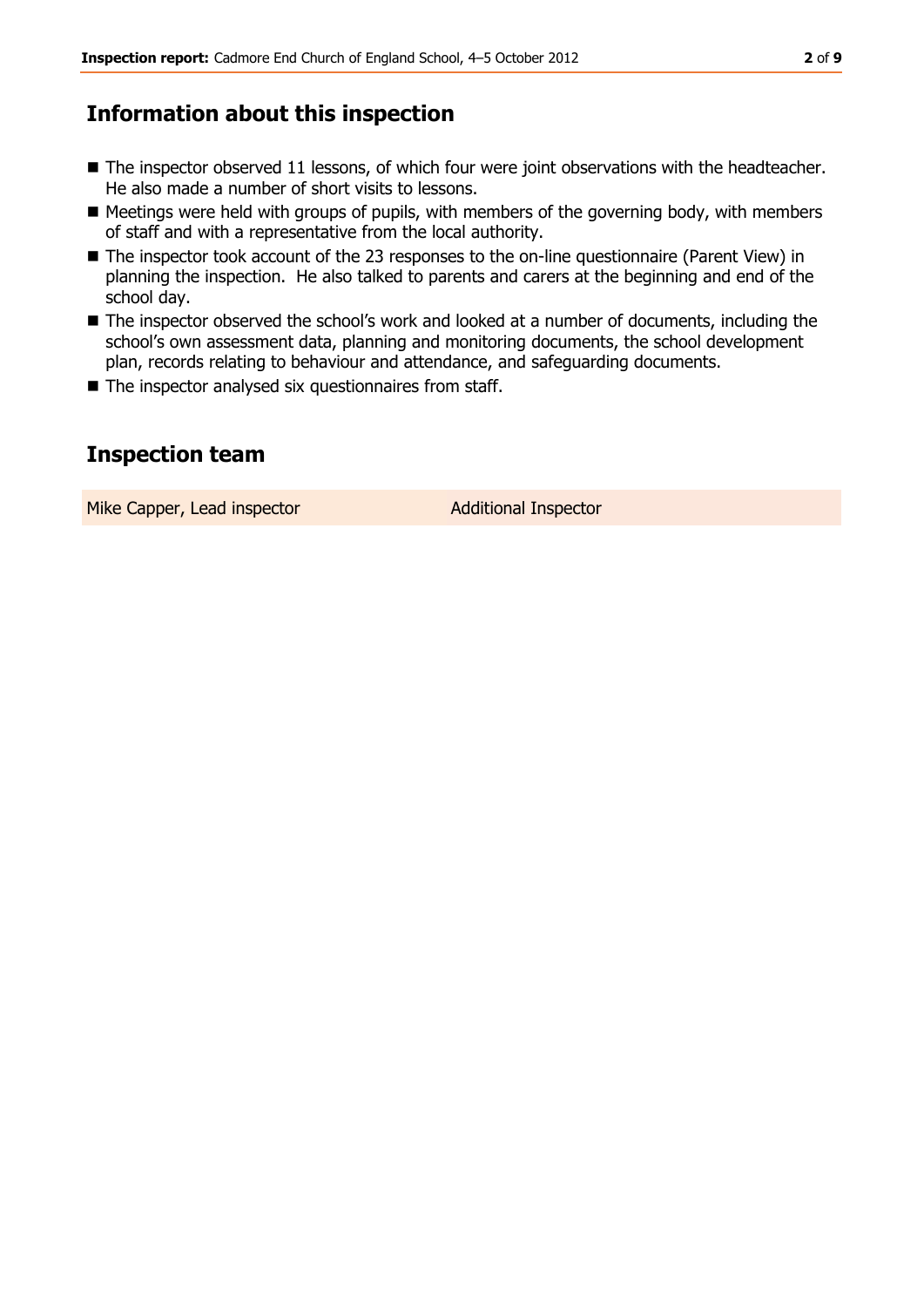# **Full report**

# **Information about this school**

- **This smaller than average primary school takes pupils from several local communities.**
- Children in the Early Years Foundation Stage are taught in a Reception class.
- $\blacksquare$  The proportion of disabled pupils or those with special educational needs who are supported at school action is broadly average. The proportion supported at school action plus or with a statement of special educational needs is also broadly average.
- There are no pupils known to be eligible for extra funfing through the pupil premium.
- The school meets the Government's current floor standards, which set the minimum expectations for pupils' attainment and progress.
- Two new teachers joined the school in this academic year.

# **What does the school need to do to improve further?**

- Improve progress in Key Stage 1 so that it is as good as in the rest of the school by:
	- ensuring that teachers always pitch work at the right level for all pupils
	- providing Year 1 pupils with more access to an appropriate early years curriculum, where needed.
- Improve the teaching of letters and sounds (phonics) by:
	- ensuring that skills are taught systematically
	- providing additional training so that all staff are confident about teaching phonics
	- extending provision into Year 3 for those pupils who need it.
- Strengthen leadership and management by ensuring that responsibilities for monitoring provision and checking pupil performance data are shared more widely amongst teachers to help them play a bigger part in driving improvement.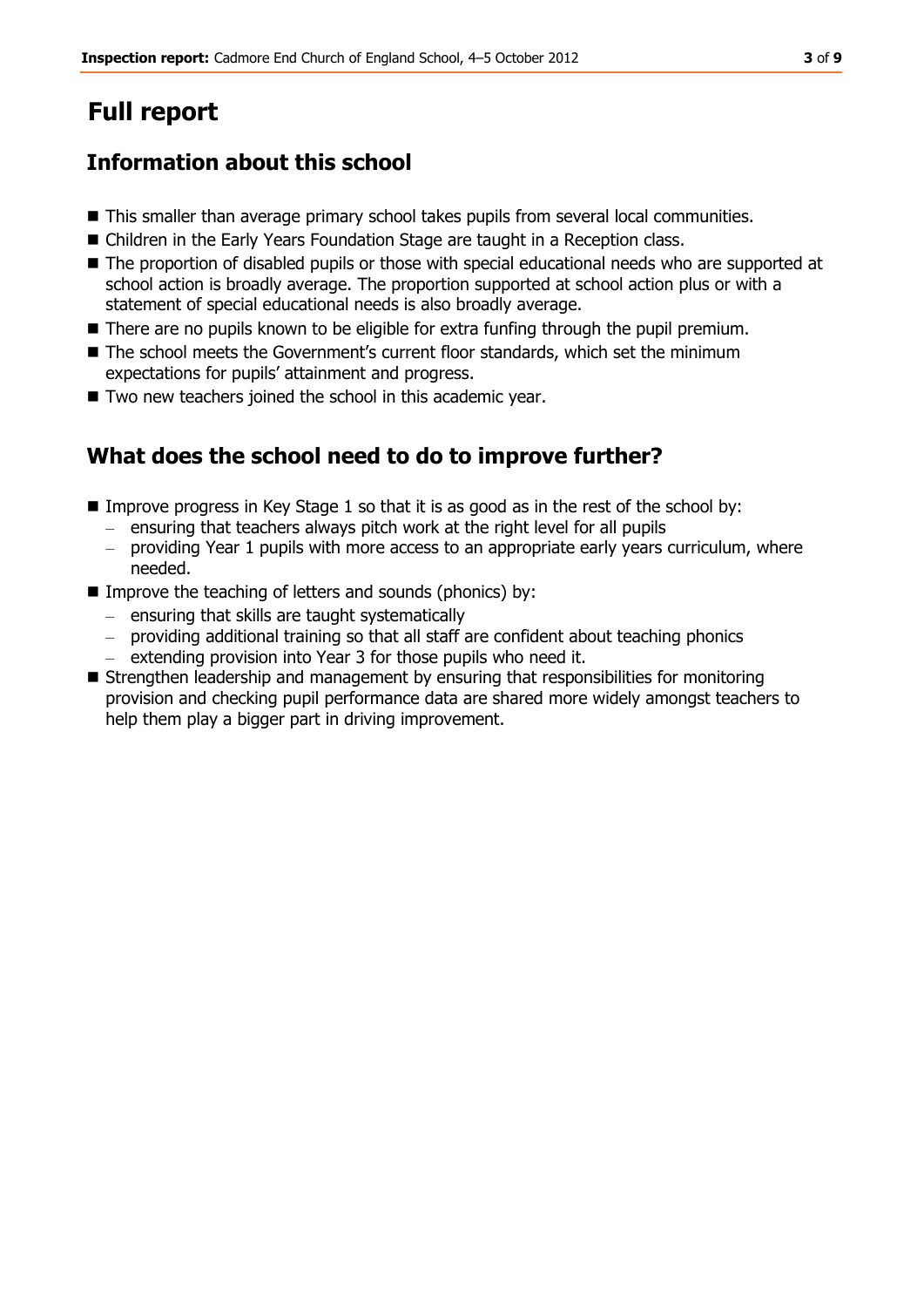# **Inspection judgements**

#### **The achievement of pupils requires improvement**

- **Pupils' achievement requires improvement because progress is not consistently strong across the** school. Pupils make the slowest progress in Key Stage 1, where attainment fell in 2012 to below average level and there were significant pockets of underachievement, especially in English. Pupils now make the expected progress most of the time in lessons in Key Stage 1, but it is still uneven because differing needs are not always sufficiently well met.
- Pupils' numeracy and literacy skills in Key Stage 1 do not always improve quickly enough. A significant number of pupils did not reach their targets last year and progress continues to be patchy. Phonics (letters and sounds) skills are not taught systematically enough and while the current Year 2 is already on track to do better than in the previous year, there are still gaps in their knowledge which are closing only slowly.
- When children start school in the Reception Year, most are working at the expected levels for their age. From these starting points, pupils' achievement is good in the Early Years Foundation Stage and children's attainment is above average by the start of Year 1.
- **Personal, social and emotional development is supported especially well in the Reception Year.** Children quickly become independent and show good perseverance when, for example, working together outside to 'build steps' or when making 'Peter Rabbit' puppets.
- While national assessments in Year 2 fell in 2012, results at the end of Year 6 rose to above average levels. This improvement reflects the good progress currently being made in Year 6 lessons, with pupils' numeracy and literacy skills improving quickly. Pupils in Key Stage 2 read widely and with confidence and they write competently, showing a good sense of audience by adapting their work according to its purpose.
- The school focused successfully on raising attainment in numeracy last year and these improvements are being maintained in the current year. Older pupils have a good recall of number facts and are becoming increasingly confident at solving mathematical problems.
- **There are no significant differences between the rates of progress of different groups. Disabled** pupils and those with special educational needs make the same progress as their classmates in lessons and over time. Pupils are given sensitive and effective support both in and out of lessons.
- Intervention groups are used well in Key Stage 2 to close the gap for underperforming pupils and this was a key factor in improved attainment in numeracy in the last year.

#### **The quality of teaching requires improvement**

- Teaching requires improvement because work is not always pitched at the right level for all pupils in Key Stage 1. This means that there are occasions when work is too hard or too easy for some pupils. The needs of younger pupils in Key Stage 1 are not met well enough as they have too few opportunities to learn through play.
- The school has rightly identified that the teaching of phonics requires improvement. Skills are not taught systematically enough. Some teachers lack subject knowledge and the phonics programme does not extend through to Year 3, even though some pupils would benefit from this. In Key Stage 1, teachers do not always give pupils sufficient opportunity to improve their skills by using them to write during phonics lessons.
- Teaching in the Early Years Foundation Stage is good because:
	- work builds well on the children's own interests
	- children are given good opportunities to explore their own ideas
	- there are many opportunities for children to work outside where they learn to develop a wide range of skills and to play imaginatively.
- In Key Stage 2, literacy and numeracy skills are taught well and teachers provide good challenge to pupils. For example, pupils' literacy skills improved quickly in a lesson in Years 5 and 6, as they worked on a well-structured writing task that was made purposeful by being linked to 'Myths and Legends'. In a numeracy lesson in Years 3 and 4, pupils' understanding of angles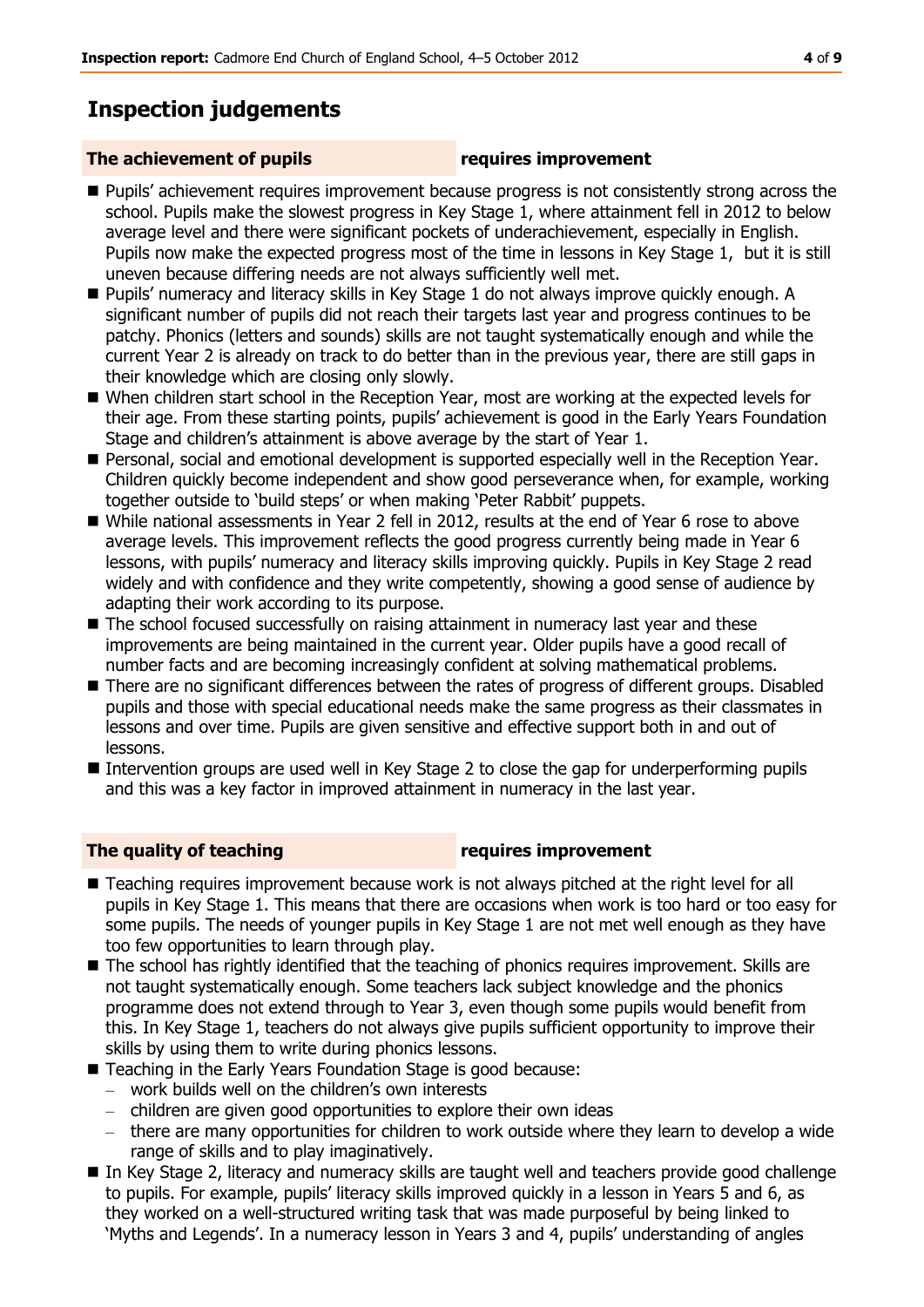improved quickly because explanations were clear and they explored different ways to measure them.

- $\blacksquare$  The teaching of disabled pupils and those with special educational needs is good. Skilled teaching assistants make a good contribution to their learning. Pupils' progress is carefully checked and additional help is given when needed.
- Homework is used especially well in Years 5 and 6 to support learning. Pupils access it by logging on to the school's website and choosing what to do, and they find guidance given by the teacher to be helpful.

### **The behaviour and safety of pupils are good**

- **Pupils typically behave well and they are kept safe. They are courteous and well mannered and** they talk confidently to visitors. They make many positive comments about school, such as 'School is fun and the teachers are kind' and 'We learn lots of new things each day and help each other.'
- **Pupils have very positive attitudes towards learning. In lessons, they talk happily about their** work, listening sensibly to each other's opinions. They concentrate well, although in Key Stage 1, there is occasional inattention when work is not engaging enough.
- **Pupils feel safe and have a good awareness of how to avoid the dangers they may face in later** life. The importance of staying safe when using computers is well understood. Pupils say that there is no bullying in school, but that 'If we fall out, adults always sort it out quickly.'
- The school successfully promotes equality of opportunity and ensures that there is no discrimination. Pupils from different backgrounds play together happily at break times and they support each other very well in lessons.
- **Pupils are proud of their school. They thoroughly enjoy school and this is reflected in above**average rates of attendance.

#### **The leadership and management requires improvement**

- With good support from the local authority, which has worked closely with the school since the previous inspection, there has been a good drive for improvement, but leaders have not successfully tackled emerging underachievement last year in Key Stage 1. The school has a wealth of data but dips in progress owing to changes in staff in Key Stage 1 were not rectified.
- $\blacksquare$  The headteacher is passionate about getting the best for the pupils but, in this small school, he takes on too much. He has a good understanding of current priorities and some, such as the need to improve phonics teaching, are already being tackled. However, teaching staff have too little involvement in monitoring provision or checking pupil performance data and this means that their role in driving improvement is insufficient.
- The pace of change has been adversely affected by staff turnover. This means that initiatives are not always sustained and a focus on one area sometimes results in a dip in another. Hence, although there was success in 2012 in improving attainment in mathematics in Key Stage 2, attainment in Key Stage 1 fell and not all pupils did well enough.
- The school has a good track record for improving teaching over time and performance management and opportunities for professional development are closely matched to the needs of staff. With staff changes, teaching in Key Stage 1 is, even early in the term, already showing improvement and a start has been made in tackling previous underachievement by, for example, accessing further training on the teaching of phonics. Teaching in Key Stage 2 has improved since the previous inspection, especially in the way that target setting and marking help pupils understand how to improve their work.
- The curriculum is rich and exciting, although there are weaknesses in provision for Year 1 pupils. It supports pupils' spiritual, moral, social and cultural development very well. Pupils talk confidently about 'why prayer is important' and show good concerns for the needs of others by organising fund-raising activities. They leave school as well-rounded and confident individuals.
- The school engages very effectively with parents and carers. They rightly feel that their children are well cared for.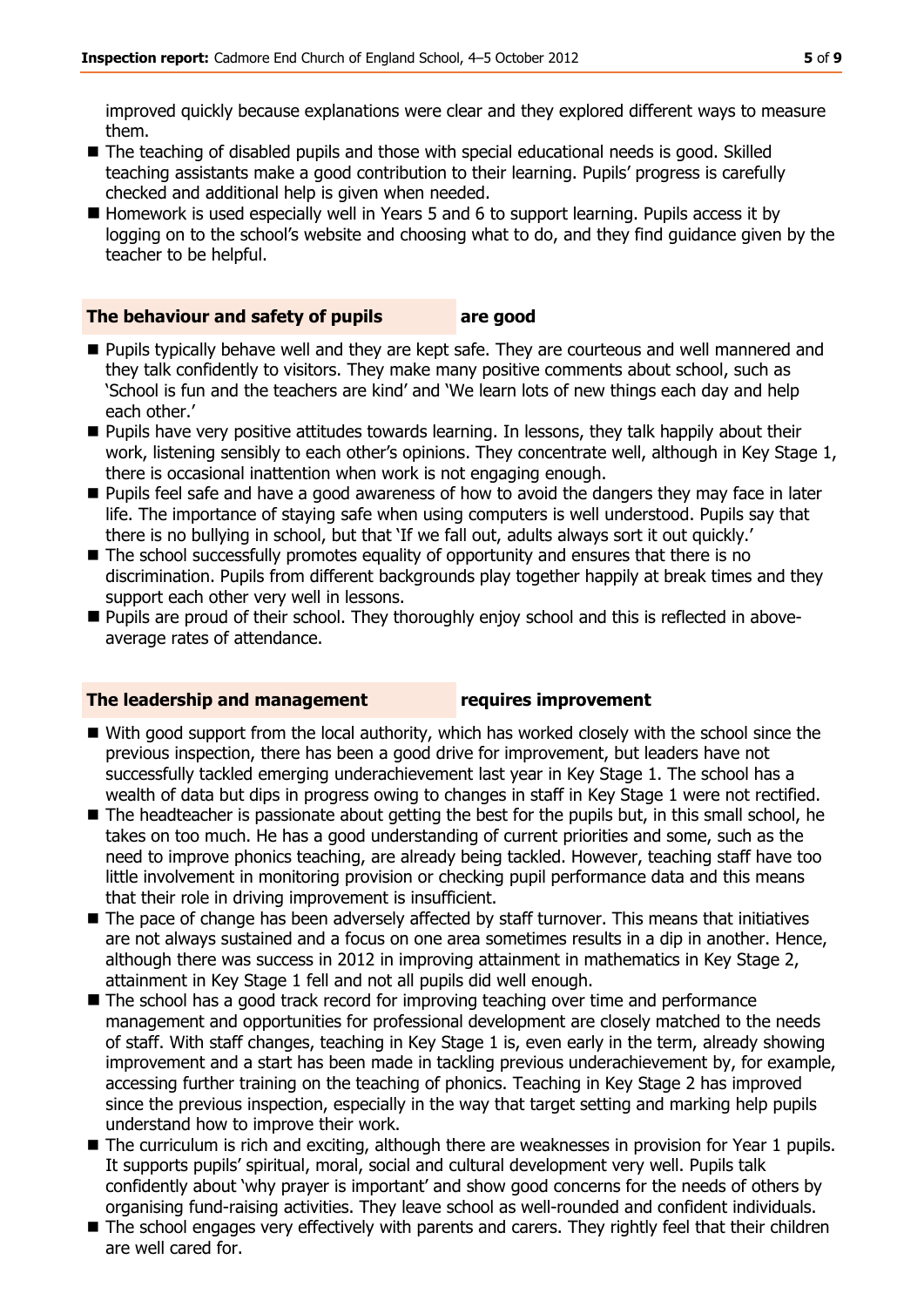■ Safeguarding arrangements meet requirements. Members of staff and pupils are well trained in ensuring safety when, for example, crossing the very dangerous road outside school to go to church.

#### **The governance of the school:**

- The governing body is providing good challenge to the school, making good use of local authority personnel to validate its own evaluations.
- It has a good understanding of the school's strengths and weaknesses and is realistic about the current position.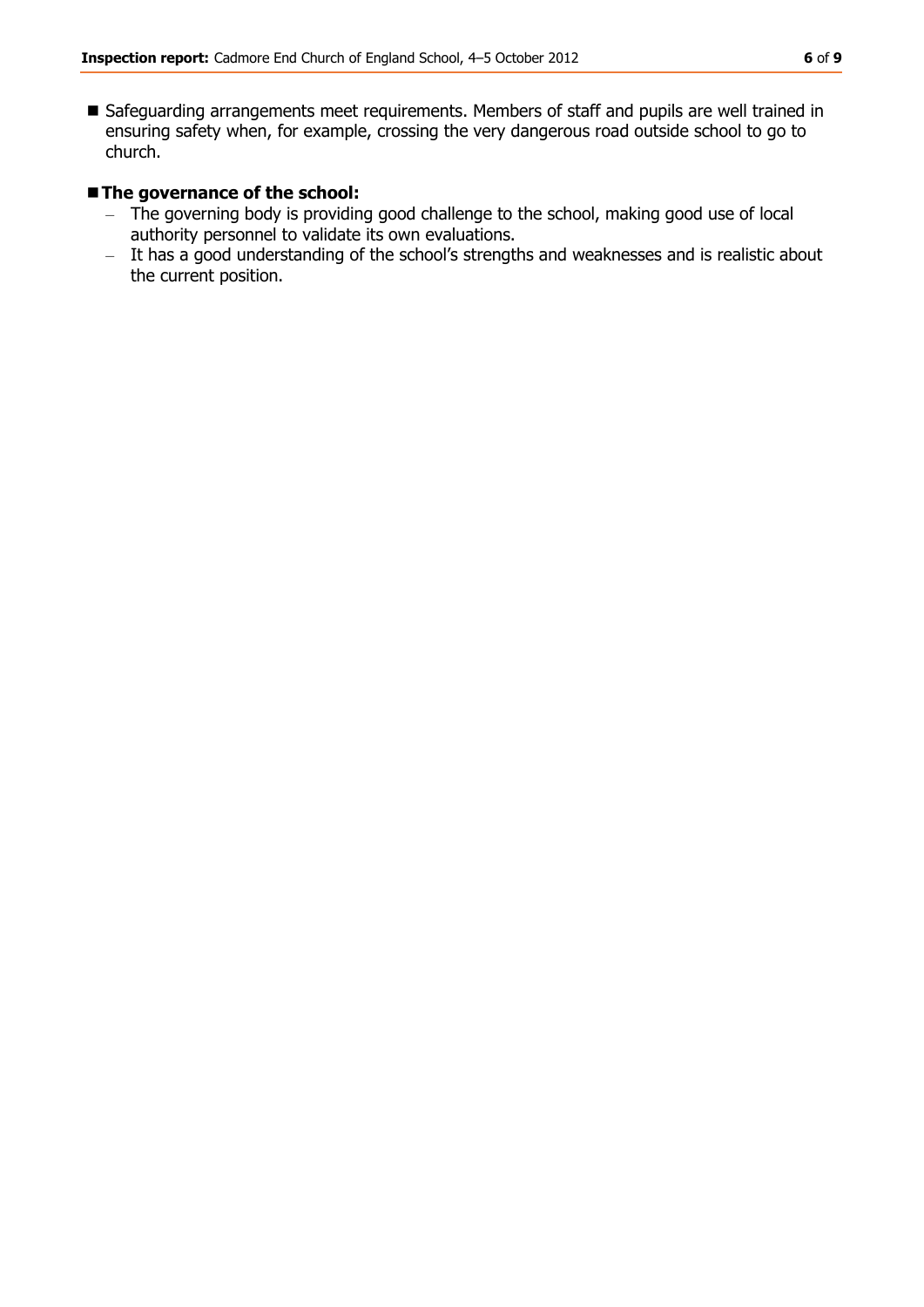# **What inspection judgements mean**

| <b>School</b> |                         |                                                                                                                                                                                                                                                                                                                                                                         |
|---------------|-------------------------|-------------------------------------------------------------------------------------------------------------------------------------------------------------------------------------------------------------------------------------------------------------------------------------------------------------------------------------------------------------------------|
| Grade         | <b>Judgement</b>        | <b>Description</b>                                                                                                                                                                                                                                                                                                                                                      |
| Grade 1       | Outstanding             | An outstanding school is highly effective in delivering outcomes<br>that provide exceptionally well for all its pupils' needs. This ensures<br>that pupils are very well equipped for the next stage of their<br>education, training or employment.                                                                                                                     |
| Grade 2       | Good                    | A good school is effective in delivering outcomes that provide well<br>for all its pupils' needs. Pupils are well prepared for the next stage<br>of their education, training or employment.                                                                                                                                                                            |
| Grade 3       | Requires<br>improvement | A school that requires improvement is not yet a good school, but it<br>is not inadequate. This school will receive a full inspection within<br>24 months from the date of this inspection.                                                                                                                                                                              |
| Grade 4       | Inadequate              | A school that has serious weaknesses is inadequate overall and<br>requires significant improvement but leadership and management<br>are judged to be Grade 3 or better. This school will receive regular<br>monitoring by Ofsted inspectors.                                                                                                                            |
|               |                         | A school that requires special measures is one where the school is<br>failing to give its pupils an acceptable standard of education and<br>the school's leaders, managers or governors have not<br>demonstrated that they have the capacity to secure the necessary<br>improvement in the school. This school will receive regular<br>monitoring by Ofsted inspectors. |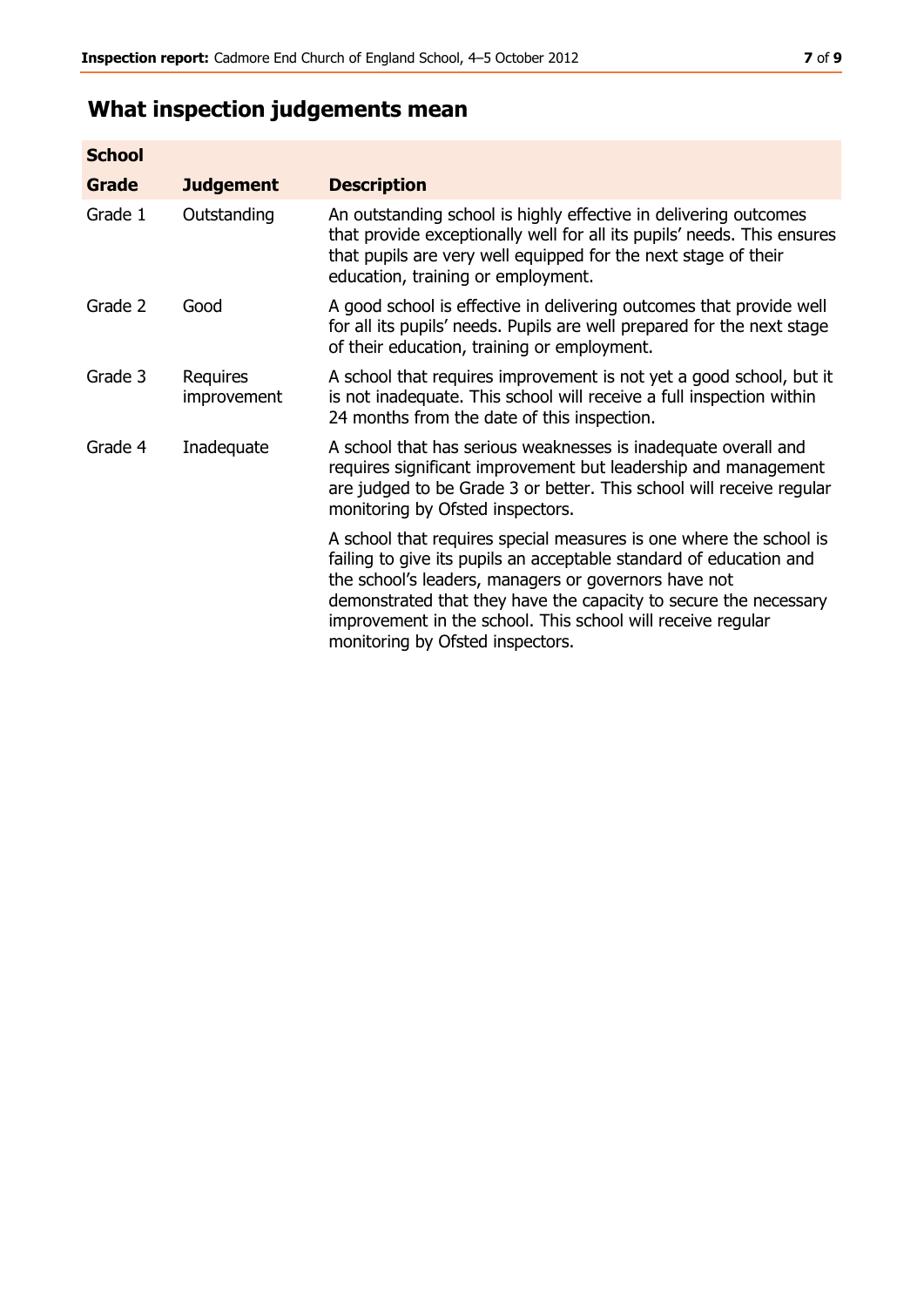# **School details**

| Unique reference number  | 110460          |
|--------------------------|-----------------|
| <b>Local authority</b>   | Buckinghamshire |
| <b>Inspection number</b> | 405286          |

This inspection of the school was carried out under section 5 of the Education Act 2005.

| <b>Type of school</b>                      | Primary                        |
|--------------------------------------------|--------------------------------|
| <b>School category</b>                     | Voluntary aided                |
| Age range of pupils                        | $4 - 11$                       |
| <b>Gender of pupils</b>                    | Mixed                          |
| <b>Number of pupils on the school roll</b> | 80                             |
| <b>Appropriate authority</b>               | The governing body             |
| <b>Chair</b>                               | David Knights                  |
| <b>Headteacher</b>                         | Peter Durrant                  |
| Date of previous school inspection         | 14-15 September 2010           |
| <b>Telephone number</b>                    | 01494 881460                   |
| <b>Fax number</b>                          | 01494 883653                   |
| <b>Email address</b>                       | office@cadmoreend.bucks.sch.uk |